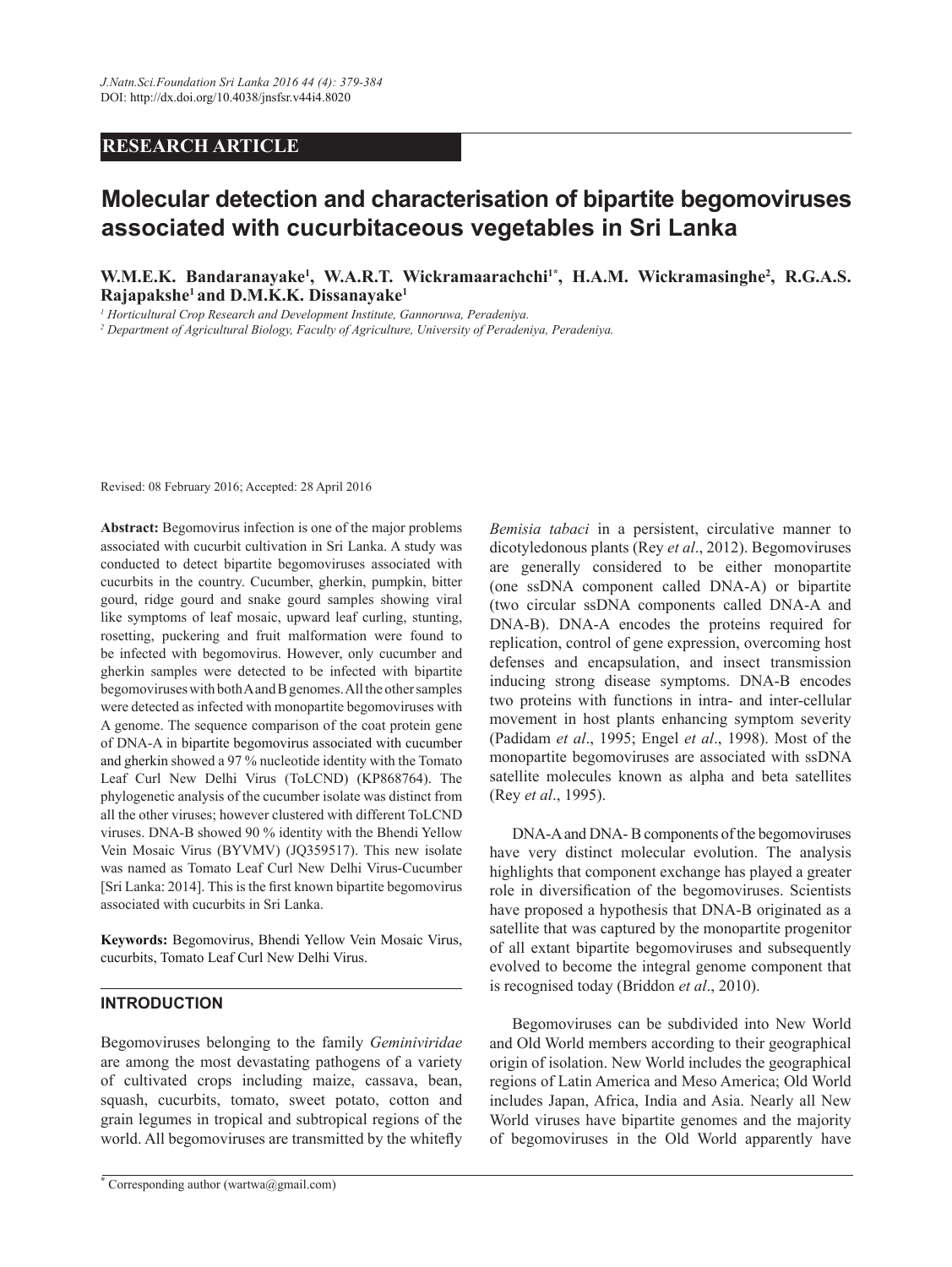monopartite genomes (Zubiaur *et al*., 1998). However, in the Indo-Pak sub-continent the begomoviruses are highly diverse. A small number of them are bipartite such as the Tomato Leaf Curl New Delhi Virus (ToLCNDV) (Padidam *et al*., 1995). ToLCNDV from the North India have bipartite genomes while those from the South have monopartite genomes (Borah & Dasguptha, 2012).

 Begomovirus infection is a serious threat to crop cultivation in Sri Lanka and they have been reported from many crops (bean, cassava, tomato and chilli) as Bean Yellowing Virus (Wickramaarachchi *et al*., 2012), Sri Lanka Cassava Mosaic virus (SLCMV) (Saunders *et al*., 2002), Tomato Yellow Leaf Curl Gannoruwa Sri Lanka Virus (TYLCGSLV) (Samarakoon *et al*., 2012) and Chilli Leaf Curl Sri Lanka Virus (ChiLCSLV) (Senanayake *et al*., 2013). Most of them were reported as closely related with the Indian isolates, indicating trans-boundary movement of the virus due to the close geographical location. Identification of the diversity among begomoviruses in Sri Lanka is important for the management of the disease. The present study was conducted to detect bipartite begomoviruses associated with cucurbits.

# **METHODOLOGY**

# **Sample collection**

Leaf samples were collected from infected bitter gourd, ridge gourd, snake gourd, cucumber, gherkin and pumpkin plants, which showed viral like symptoms of leaf mosaic, upward leaf curling, stunting, rosetting, puckering and fruit malformation, from research fields of the Horticultural Crop Research and Development Institute in Gannoruwa, Makandura, Wanathawilluwa and from famer fields (Figure 2). Healthy plant samples were collected from greenhouse-grown plants, which were apparently free from viral symptoms. Total DNA was extracted from infected and healthy plant samples using the modified cetyl trimethyl ammonium bromide (CTAB) method (Lodhi *et al.,* 1994; Wickramaarachchi *et al.*, 2012).

# **PCR** detection of begomovirus DNA-A genome using degenerate primers

A set of degenerate primers (Deng 540-5'TGGACYTTRCAWGGBCCTTCACA 3' and Deng 541-5'TAATATTACCKGWKGVCCSC 3') (Deng *et al*., 1994) was used to amplify virus DNA-A in the samples. Ten microlitres of reaction mixture comprised 5 µL of master mixture (PCR Master mixture-Qiagen), 0.8 µL of each primer (10 mM),  $0.5$  µL of diluted (1:25) test DNA suspension and sterile distilled water. The PCR programme used was: one cycle of initial denaturation at 94 °C for 4 min followed by 30 cycles of denaturation at 94 °C for 1 min, annealing at 61 °C for 1 min, extension at 72 °C for 1.5 min and a final extension at 72 °C for 10 min. PCR products were electrophorileat in 1.5 % agarose gel for 1 h at 80 V and visualised under UV light using gel documentation apparatus (Figure 1a).

## **PCR** detection of DNA-B genome in begomovirus

A set of degenerate primers (PCRc1- 5'CTAGCTGCAGCATATTTACRARWATGCCA 3' and PBL1v2040-5'GCCTCTGCAGCARTGRTCKATCTT CATACA 3') (Rojas *et al*., 1993) was used to amplify DNA-B in the samples. The same test procedures used for the amplification of DNA-A were used to amplify the DNA-B except the primers. The results have been given in Figure 2b.

# Sequencing and phylogenetic analysis of bipartite **begomoviruses in cucumber and gherkin**

The PCR products for DNA-A and DNA-B of cucumber and gherkin samples were sent to GeneTech Pvt. Ltd., 54, Kitulwatte Road, Colombo 08, Sri Lanka for bidirectional sequencing. FASTA forms of the resulted sequences were edited and analysed using basic local alignment search tool (BLAST) (Altschul *et al.*, 1990) based on the close sequence identity and the length of the sequences. The phylogenetic analysis was performed to find the relationship of the begomovirus associated with cucumber with other published Gemini viruses using molecular evolutionary genetic analysis (MEGA) 4.0 software by neighbour-joining method (Tamura *et al.,* 2007) at 1000 bootstrap value.

# **RESULTS**

# **PCR** detection of begomovirus and DNA-A genome

The PCR assay carried out using a set of degenerate primers successfully amplified the expected DNA-A fragment of 520 bp (Figure 1a) from infected bitter gourd, ridge gourd, snake gourd, cucumber, gherkin and pumpkin samples, confirming the association of begomoviruses in the diseased samples.

### **PCR** detection of DNA-B genome in begomovirus

Only the infected cucumber and gherkin samples provided the expected DNA-B fragment of 600 bp (Figure 1b). It confirmed the presence of bipartite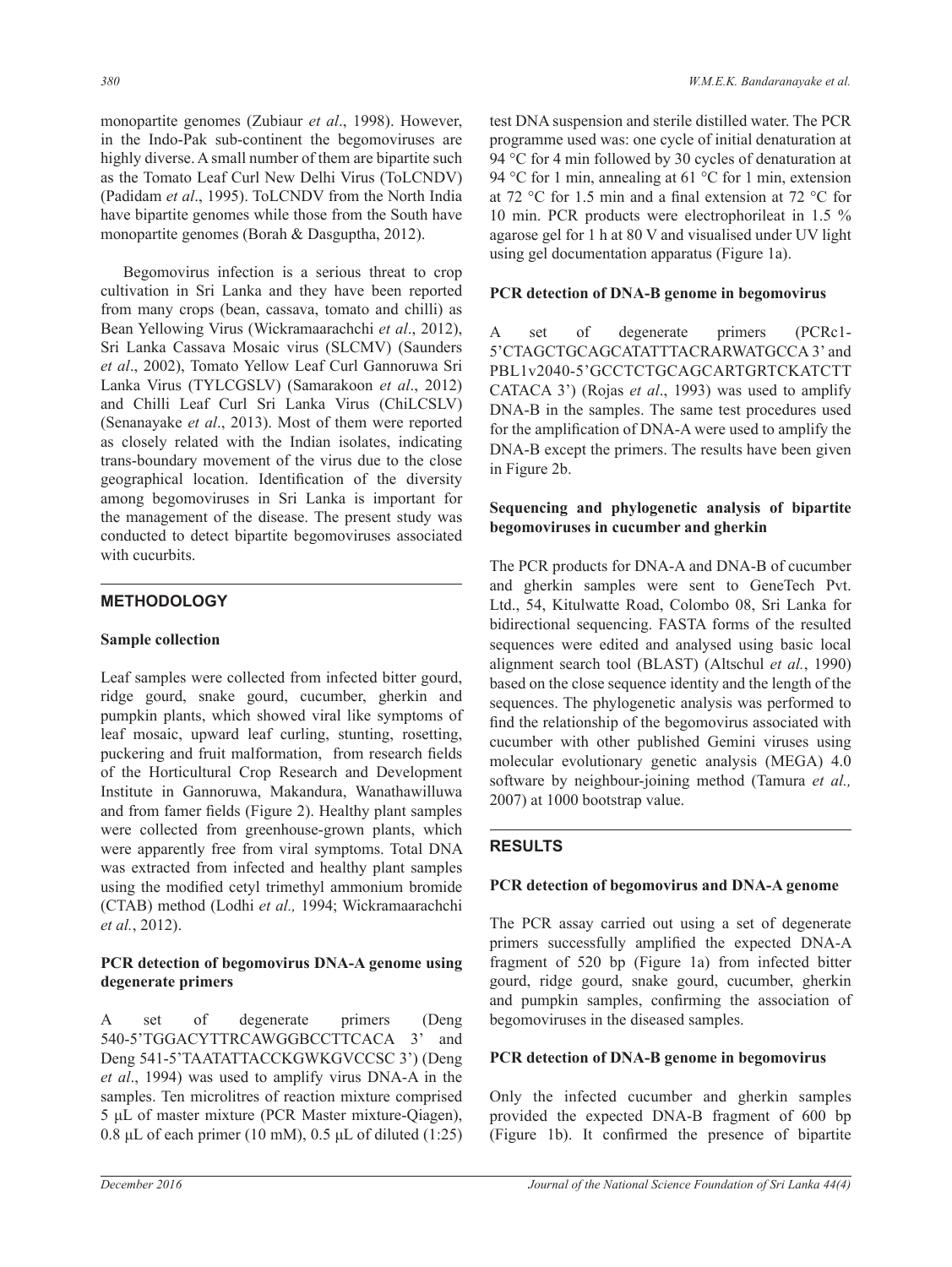

Figure 1: Molecular detection of (a) DNA-A genome and (b) DNA-B genome in cucurbit samples using degenerate primers

> Lane  $M - 10,000$  Kb DNA ladder (promega-G571A); lane 1 - water control; lane 2 - healthy cucumber; lane 3 - infected cucumber; lane 4 - healthy gherkin; lane 5 infected gherkin; lane 6 - healthy pumpkin; lane 7 - infected pumpkin; lane 8 - healthy bitter gourd; lane 9 - infected bitter gourd; lane 10 - healthy ridge gourd; lane 11 infected ridge gourd; lane 12 - healthy snake gourd; lane 13 - infected snake gourd



Figure 2: Infected cucumber plants showing leaf yellowing, mosaic, mottling, distortion and upward leaf curling

begomoviruses in the infected cucumber and gherkin samples (Figure 2).

# Sequencing and phylogenetic analysis of bipartite **EXPLOMISED EXPLOMISE SEXUAL EXPLOMISED SEXUAL EXPLOMISTION SEXUAL EXPLOMISTION SEXUAL EXPLOMISTION SEXUAL EXPLOMIST**

BLAST analysis of the DNA-A coat protein gene fragment of cucumber and gherkin virus isolates showed 97 % nucleotide identity with the ToLCNDV-BG1 (KP868764). A 96 % nucleotide identity was reported with ToLCNDV [Solanum:Pakistan] (DQ116885), ToLCNDV (KC914896), ToLCNDV-Bitter gourd (AM747291) and ToLCNDV - Raebareli (JX232220) viruses reported from India.

 BLAST analysis of the DNA-B segment of the cucumber isolate showed 90 % nucleotide identity with the Bhendi Yellow Vein Mosaic Virus movement protein gene (JQ359517) reported from Karnataka, India (Venkataravanappa *et al*., 2012). This new virus isolate was named as Tomato Leaf Curl New Delhi Virus-Cucumber [Sri Lanka: 2014] (ToLCNDV-Cucumber [Sri Lanka: 2014]).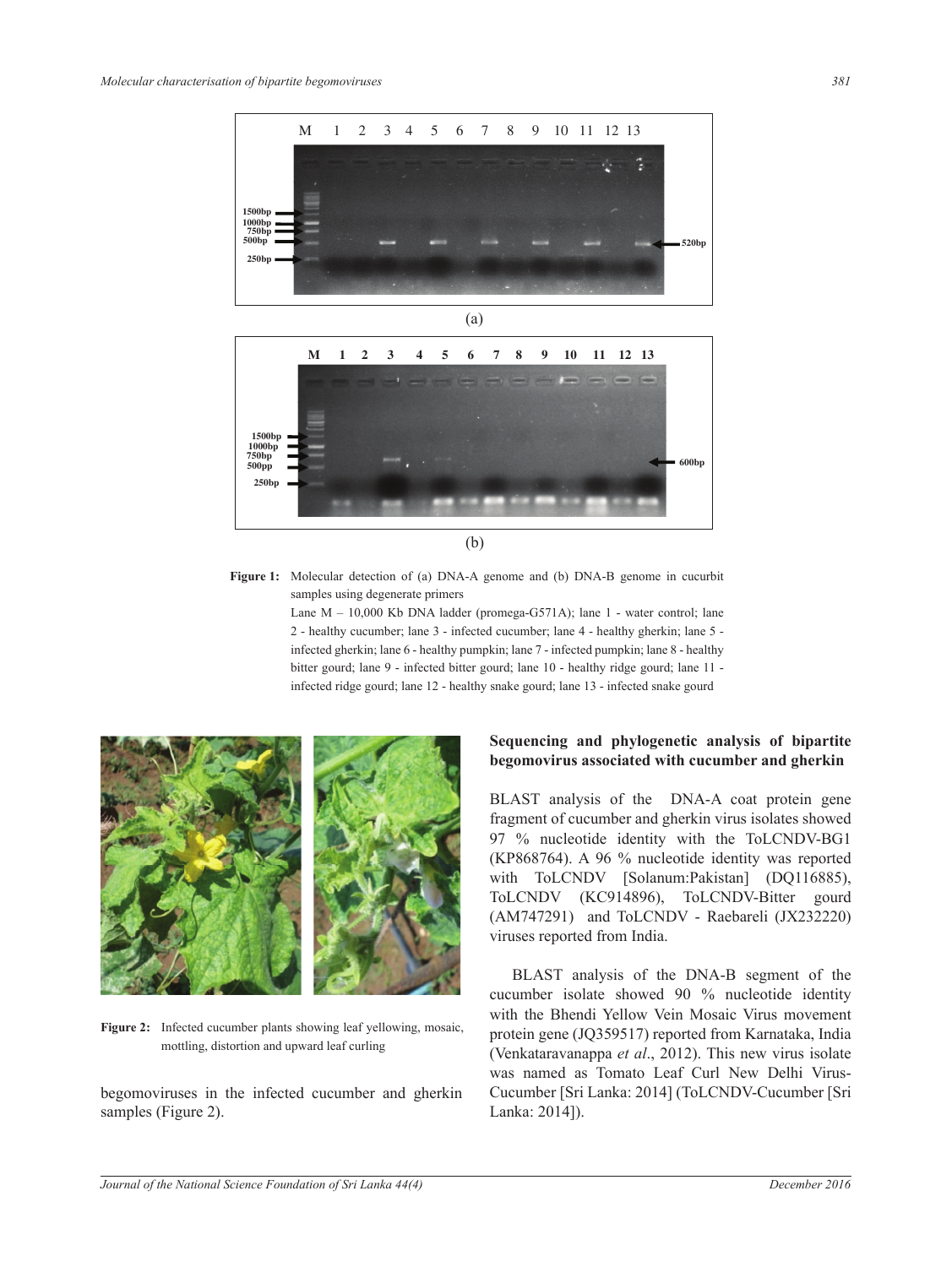

**Figure 4:** Phylogenetic tree constructed using MEGA 4.0 showing the relationship of cucumber virus isolate (BCSLV) with other begomoviruses

The phylogenetic analysis shows that the present isolate was distinct from all the other viruses. However, it clustered with ToLCNDV isolates from India, Thailand and Pakistan infecting different crops, and Squash Leaf Curl China Virus (SqLCCNV) from India and Pakistan infecting different crops indicating the comparative genetic similarity (Figure 4).

# **DISCUSSION**

The PCR detection of begomoviruses using degenerate primers confirmed the association of begomoviruses and its DNA-A fragment with the infected bitter gourd, ridge gourd, snake gourd, pumpkin, cucumber and gherkin samples showing viral symptoms of leaf mosaic, upward leaf curling, stunting, rosetting, puckering and fruit malformation. The PCR detection of DNA-B genome using degenerate primers confirmed the association of bipartite begomoviruses with the infected cucumber and gherkin samples. This is the first evidence of the presence of bipartite begomoviruses in cucurbits in Sri Lanka. This result indicates the association of monopartite begomoviruses with infected bitter gourd, ridge gourd, snake gourd and pumpkin samples. The bittergourd sample was previously sequenced and found to be related to Tomato Leaf Curl New Delhi Virus-Bitter Gourd (AM747291) (Bandaranayake *et al*., 2014).

 DNA-A genome of the bipartite ToLCNDV-Cucumber [Sri Lanka: 2014] was distinct from all the other viruses in phylogenetic analysis, but clustered with the ToLCNDV group infecting different crops. The BLAST analysis reported 97 % neucleotide identity with ToLCNDV, and therefore the ToLCNDV-Cucumber [Sri Lanka: 2014] can be a strain of ToLCNDV. If the sequence shares 94 % genome-wide pairwise identity to all the isolates described for that species, a strain name should then be proposed (Brown *et al*., 2015).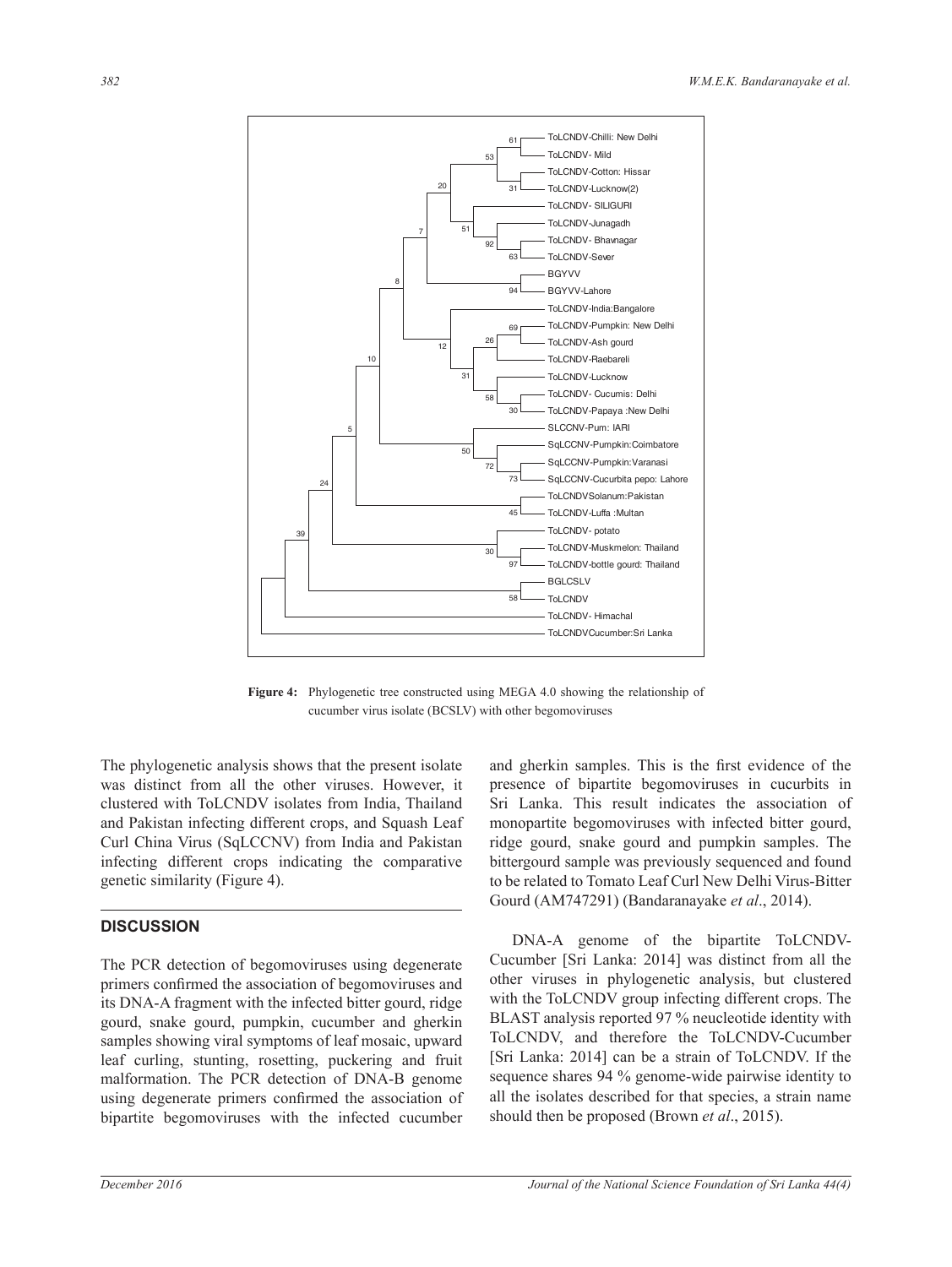DNA-B of the ToLCNDV-Cucumber [Sri Lanka: 2014] showed 90 % nucleotide identity with the Bhendi Yellow Vein Mosaic Virus movement protein gene (BYVMV) (JQ359517) from Karnataka, India (Venkataravanappa *et al*., 2012). This BYVMV DNA-B showed the highest sequence identity with the ToLCNDV (AY158080). The phylogenetic analysis of the BYVMV isolate was distinct from all the other viruses; but clustered with the ToLCNDV group infecting different crops. The recombination analysis revealed that this isolate has sequences originated from ToLCNDV (Venkataravanappa *et al*., 2012).

 Since BLAST analysis of the ToLCNDV-Cucumber [Sri Lanka: 2014] DNA-A has not shown any relationship with its DNA-B, it can be suggested that the monopartite begomovirus related to ToLCNDV has captured the DNA-B of BYVMV to infect cucumber. Component exchange and recombination has played a far greater role in the diversification of begomoviruses (Kumar *et al*., 2008; Briddon *et al*., 2010; Tahir *et al*., 2010; Venkataravanappa *et al.,* 2015). This study revealed the association of both bipartite and monopartite begomoviruses related to TLCNDV in cucurbit cultivations in Sri Lanka and the risk of trans-boundary movement of viruses from Indian subcontinent due to the close geographical location.

### **Acknowledgement**

The authors are grateful to all the staff members of the Plant Pathology Division, Horticultural Crop Research and Development Institute, Gannoruwa, Peradeniya for their support in conducting this study.

### **REFERENCES**

- 1. Altschul S.F., Gish W., Miller W., Myers E.W. & Lipman D.J. (1990). Basic local alignment search tools. *Journal of Molecular Biology* **215**: 403 – 410.
- 2. Bandaranayake W.M.E.K., Wickramarachchi W.A.R.T., Wickramasinghe H.A.M., Rajapakshe R.G.A.S. & Dissanayake D.M.K.K. (2014). Molecular detection and characterisation of begomoviruses associated with cucurbitaceae vegetables in Sri Lanka. *Journal of the National Science Foundation of Sri Lanka* **42**(3): 265 – 271.

DOI: http://doi.org/10.4038/jnsfsr.v42i3.7400

3. Borah B.K. & Dasgupta I. (2012 ). Begomovirus research in India: a critical appraisal and the way ahead. *Journal of Biosciences* **37**(4): 791 – 806.

DOI: http://dx.doi.org/10.1007/s12038-012-9238-y

4. Briddon R.W., Patil B.L., Bagewadi B., Nawaz-ul-Rehman M.S. & Fauquet C.M. (2010). Distinct evolutionary histories of the DNA-A and DNA-B components of bipartite begomoviruses. *BMC Evolutionary Biology* **10**: 97. DOI: http://dx.doi.org/10.1186/1471-2148-10-97

- 5. Brown J.K. *et al*., (15 authors) (2015). Revision of begomovirus taxonomy based on pairwise sequence comparisons. *Archives of Virology* **160**(6): 1593 – 1619. DOI: http://dx.doi.org/10.1007/s00705-015-2398-y
- 6. Deng D., Mlgrath P.F., Robinson D.J. & Harrison B.D. (1994). Detection and differentiation of whitefly transmitted Gemini viruses in plants with vector insects by the polymerase chain reaction with degenerate primers. *Annals of Applied Biology* **125**: 327 – 336. DOI: http://dx.doi.org/10.1111/j.1744-7348.1994.tb04973.x
- 
- 7. Engel M., Fernandez O., Jeskeand H. & Frischmuth T. (1998). Molecular characterization of a new whiteflytransmissible bipartite geminivirus infecting tomato in Panama. *Journal of General Virology* **79**: 2313 – 2317. DOI: http://dx.doi.org/10.1099/0022-1317-79-10-2313
- 8. Kumar Y., Hallan V. & Zaidi A.A. (2008). Molecular characterization of a distinct bipartite begomovirus species infecting tomato in India. *Virus Genes* **37**(3): 425 – 431. DOI: http://dx.doi.org/10.1007/s11262-008-0286-1
- 9. Lodhi M.A., Ye G.N., Weeden N.F. & Reisch B.I. (1994). A simple and efficient method for DNA extraction from grapevine cultivars, *Vitis* species and Ampelopsis. *Plant Molecular Biology Reporter* **12**(1): 6 – 13. DOI: http://dx.doi.org/10.1007/BF02668658
- 10. Padidam M., Beachy R.N. & Fauquet C.M. (1995). Tomato leaf curl geminivirus from India has a bipartite genome and coat protein is not essential for infectivity. *Journal of General Virology* **76**: 25 – 35. DOI: http://dx.doi.org/10.1099/0022-1317-76-1-25
- 11. Rey F.A., Heinz F.X., Mandl C., Kunz C. & Harrison S.C. (1995). The envelope glycoprotein from tick-borne encephalitis virus at 2 Å resolution. *Nature* 375: 291 – 298. DOI: https://doi.org/10.1038/375291a0
- 12. Rey M.E.C. *et al*., (13 authors) (2012). Diversity of dicotyledenous-infecting geminiviruses and their associated DNA molecules in Southern Africa, including the South-West Indian Ocean Islands*.Viruses* **4**(9): 1753 – 1791. DOI: http://dx.doi.org/10.3390/v4091753
- 13. Rojas M.R., Gilbertson R.L., Russel D.R. & Maxwell D.P. (1993). Use of degenerate, primers in the polymerase chain reaction to detect whitefly transmitted Gemini viruses. *Plant Disease* **77**: 340 – 347. DOI: http://dx.doi.org/10.1094/PD-77-0340
- 14. Samarakoon S.A., Balasuriya A., Rajapaksha R.G. & Wickramarachchi W.A. (2012). Molecular detection and partial characterization of Tomato Yellow Leaf Curl Virus in Sri Lanka. *Pakistan Journal of Biological Sciences*  **15**(18): 863 – 870.

DOI: http://dx.doi.org/10.3923/pjbs.2012.863.870

15. Saunders K., Salim N., Mali V.R., Malathi V.G., Briddon R., Markham P.G. & Stanley J. (2002). Characterisation of Sri Lankan Cassava Mosaic Virus and Indian Cassava Mosaic Virus: evidence for acquisition of a DNA B component by a monopartite begomovirus virology. *Virology* **293**(1):  $63 - 74.$ 

DOI: http://dx.doi.org/10.1006/viro.2001.1251